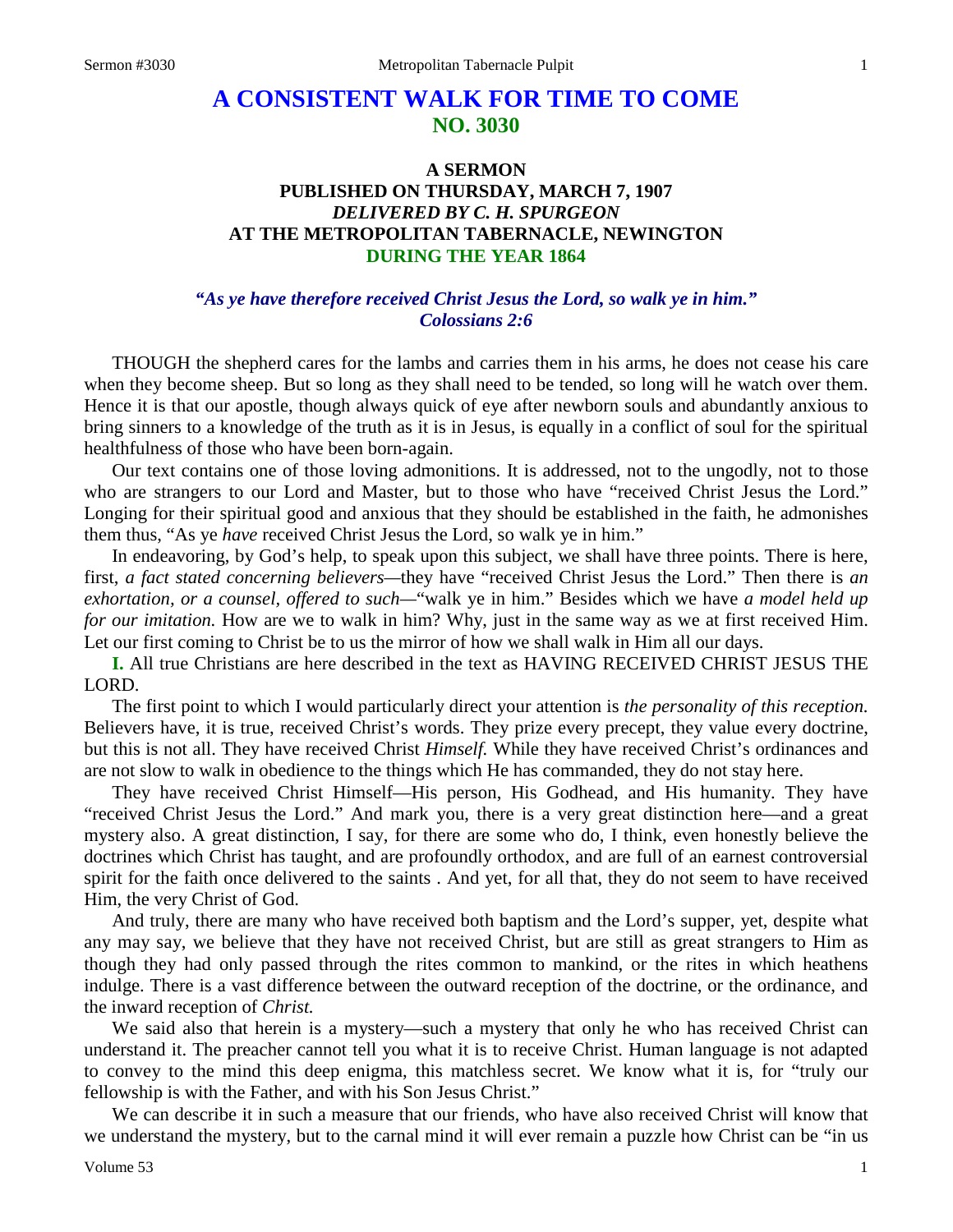the hope of glory"—how we can eat His flesh and drink His blood. They run away to some carnal interpretation and suppose that the bread is turned into flesh at the Eucharist or that the wine is transformed into blood. That is carnal talk and this they talk because they know not what is the mystery of this receiving Christ and this walking in Christ.

This much, however, we may affirm. *The believer has received Christ into his knowledge.* He knows Him to be God and to be Man. He knows Him to be set forth of the Father as the Redeemer, but he knows Him also by a personal acquaintance. His eyes have not seen Him, and yet he has looked to Him, and has, by faith, seen the King in His beauty. His hands have not handled Him, and yet there has been a secret touch, by which the virtue has come out of Christ and has flowed into him.

He has never sat down at a communion table when Christ has been physically present, and yet full often he could say, "He brought me to the banqueting house, and his banner over me was love." He has talked with me as a man talks with his friend. And the strongest sense that can be attached to that sweet word "communion" is true in reference to the believer's connection with the person of the Lord Jesus Christ. And in that sense of knowing Him, intimately knowing Him, the believer has received Christ.

Not only has he received Christ into his cognizance, but *into his understanding.* He understands, with all saints, the love of Jesus in its height, and depth, and length, and breadth. He has so seen Christ as to understand of Him that He was before all time as the Ancient of Days and then had His delights with the sons of men in the great covenant decree of electing love.

He understands how He became made flesh with us—married to us—when He came on earth, the Son of Mary, "bone of our bone, and flesh of our flesh." He knows by experience what is the meaning of the atonement. He can understand how justice is satisfied and grace magnified. Without confounding or making mistakes, he knows how God was ever gracious and full of love, and yet how Christ Jesus came that the love of God might be shed abroad in our hearts, and we were reconciled unto God by His death.

Hence the Christian does not read of Christ as though He were a mere historical personage, nor of His work as a great mystery which he cannot comprehend, but he has received Christ into his understanding.

Ah, beloved! This is a very poor and shallow sense compared with the next. I have received but one ounce of Christ into my understanding, but bless His name, I have received the whole of Him *into my affections.* Good Rutherford used to pray for a larger heart, that he might hold more of Christ. And perhaps you recollect that strange extravaganza of prayer in which he says, "Oh, that I had a heart as deep, and wide, and high as heaven, that I might hold Christ in it!"

And then said he, "Since the heaven of heavens cannot contain Him, oh, that I had a heart as vast as seven heavens, that I might get the whole of Christ into me and hold Him in my arms!" And truly, Christian, in one sense you have taken all of Christ into your soul, have you not? Do you not love Him—not a part of Him, but the whole of Him? I hope you can truly say to Christ,

> *"Hast Thou a lamb in all Thy flock I would disdain to feed? Hast Thou a foe, before whose face I fear Thy cause to plead?*

*"Thou know'st I love Thee, dearest Lord But oh, I long to soar Far from the sphere of mortal joys, And learn to love Thee more."*

We must not leave this part of the subject without adding that the believer has received Christ *into his trust* and this he did at his spiritual birth. He received Christ into the arms of his faith. He took Jesus Christ to be, henceforth, the unbuttressed pillar of his confidence, the one rock of his salvation, his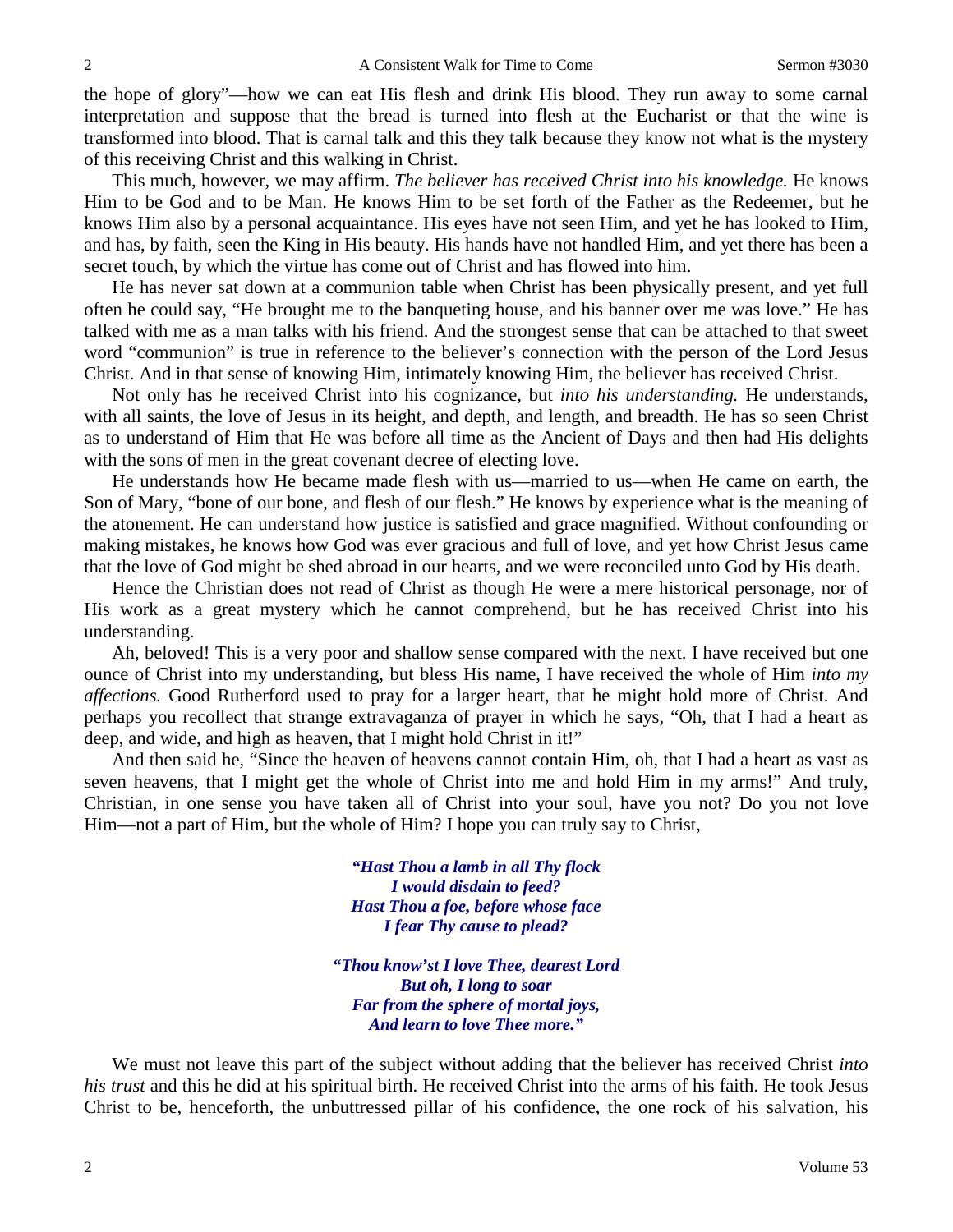strong castle and high tower. And in this sense, every soul that is saved has "received Christ Jesus the Lord."

Our text seems to point to a threefold character in which we have received Christ. *We have received Him as the Christ.* My soul, have you ever seen Him as the Father's anointed One—as the chosen and sent One, ordained of old—as One that is mighty, upon whom help should be laid? Have you seen Him as God's great High Priest, ordained as was Aaron, chosen of God from among men?

Have you looked upon Him as David did, as One chosen out of the people? We must accept Christ as the anointed One and the right way thus to receive Him is to receive Him as the garments of Aaron received the oil that flowed from his head. Christ is the anointed One, and then you and I become anointed ones through the Holy Spirit which distils from Him to us and so we receive Him as Christ.

And then He is called "Jesus," and *we must receive Him as the Savior.* "Thou shalt call his name Jesus, for he shall save his people from their sins." Justification is receiving Christ as Jesus. So is sanctification. Only I think I must say justification and pardon receive Christ as Jesus, and sanctification receives Him as Christ Jesus, both as the anointed One and the Savior. May you and I be daily delivered from sin—the guilt and power of it—and so receive Him as Jesus!

There is a peculiar emphasis about the next expression. The article is emphatic here, "Christ Jesus *the* Lord." To me*, if I receive Christ, He must be Lord—*not one of the lords that may have dominion over me, but *the Lord,* peculiarly and specially. And though hitherto other lords have had dominion over me, now I am to obey Him and Him only.

What say you, professor? Have you received Christ Jesus *the Lord*? Is your will subject to His will? Do you desire only to act according to His bidding? Are His commands your desires? Is His will your will? Is He your Lord? For, mark you, you can never truly receive Him as Christ*,* or as Jesus, unless you receive Him as the Lord. Thus, then, another sense in which we receive Him is by subjecting ourselves entirely to Him, sitting at His feet, wearing His yoke, taking up His cross, and bearing His reproach.

You will note that there is also, in this description of a Christian, the thought of *his entire dependence.* The apostle does not say, "As ye have therefore fought for and won or earned Christ Jesus," but "as you have therefore *received* him." It is a humbling word, which divests the creature of everything like boasting.

What is there to glory in if I be a receiver? The apostle in another place says, "If thou didst receive it, why dost thou glory, as if thou hadst not received it?" The vessel that is filled under the flowing stream cannot boast, though it be never so full, for it was naturally empty and owes its fullness to the stream.

The beggar in the street, let him receive gold, yet cannot boast of the gold, because he is a receiver. He who gave must have the honor of the benefaction—not the person who received. So let your faith be never so strong, let your confidence in Christ be never so glorious, you have nothing to boast of in it, for you have "*received* Christ Jesus."

Beloved, here is a test for us—is our religion a receiving religion, or is it a working and an earning religion? An earning religion sends souls to hell. It is only a receiving religion that will take you to heaven. You may tug, and toil, and do your best, and make yourselves, as you think, as holy as the best of the apostles—but when you have done your utmost, you have done nothing whatever. You have built a card-house, which shall soon fall down.

But when you come as an empty-handed sinner, having nothing of your own, and receive Christ Jesus—then you have bowed your will to God's will. Or rather, grace has bowed it, and you are saved, according to the Lord's own word, "He that believeth on me is not condemned." Thus you have dependence connected with the personality of the Christian's faith.

We have also here *certainty*—"As ye *have* received Christ Jesus the Lord." Oh, how many Christians—I hope they are Christians—talk as if they really thought it was impossible to attain to any assurance of faith whatever! It is the fashion with some Christians to say, "Well, I hope," and "I trust," and they have a notion that this is being very humble-minded.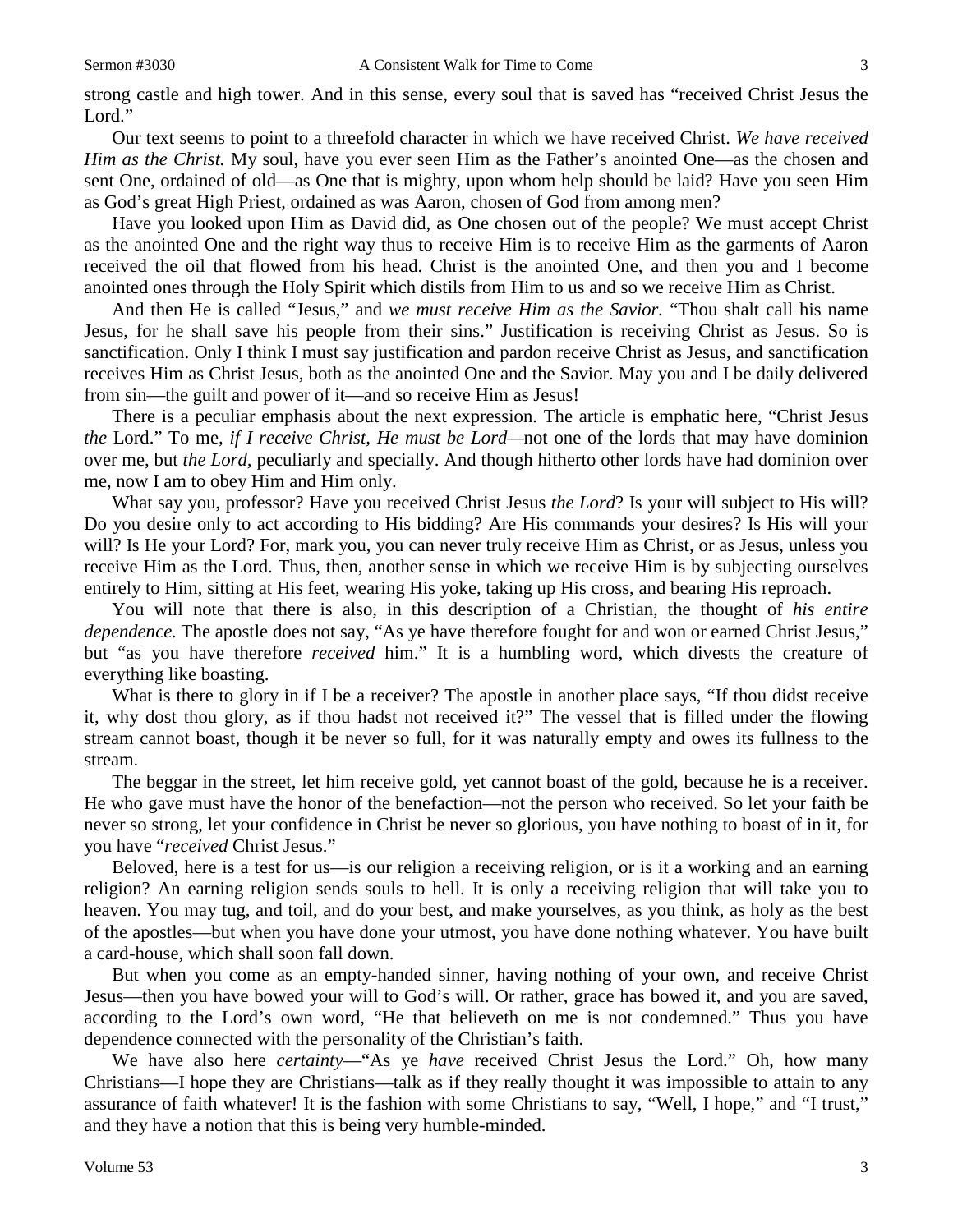But to say, "I know whom I have believed, and am persuaded that he is able to keep that which I have committed unto him," is thought to be pride. The declaration of Job, "I know that my Redeemer liveth," or of the spouse in the Canticles, "My beloved is mine, and I am his; he feedeth among the lilies," is thought to be vain presumption and boasting. But indeed, beloved, it is no such thing. Doubting is pride, but believing is humility. Let me prove it.

I think I used this illustration among you some little time ago. There are two children of one parent, and the father says to the two children, "On such a day, I intend to give you both a toy, which has been the object of your ambition for many a day." Well, the older boy of the two sits down and calculates that the present will be expensive, and he begins to doubt whether his father can afford to purchase it.

He remembers many times in which he has offended his parent, or broken his parent's commands, and therefore, he doubts whether he shall ever have it, for he feels that he is unworthy—hence, he goes about the house without any joy, without any confidence. If anybody asks him whether his father will give him this present or not, he says, "Well, I—I hope so. I trust so."

Now, there is his little brother and the moment he heard that he was to have this present, he clapped his hands, and ran out to his companions, and said, "I am to have such and such a thing given me." His brother checked him, "You are too presumptuous to say that." "No," said the little one, "for father said he would give these toys to us." "Oh, but" said the other, "remember that you and I have often broken his commands." "But he said he would." "Oh, but the thing is expensive!" "Ah, but father said he would and unless you can prove that my father tells lies, I shall go and rejoice in the bright hope that he will keep his promise."

Now, I think that the younger of the two is less presumptuous than his brother, for certainly it is a high presumption for a child to doubt the veracity of his parent. No matter how excellent your reasoning may seem to be, and how clear it may be to the eye of the flesh, it is always pride to doubt God. And to believe God—though, to the carnal mind, which can never understand the bravery of faith, it may look like presumption—is always a badge of the truest and most reverent humility.

Beloved, you *may* know whether you are Christ's or not. I exhort you not to give sleep to your eyes till you do know it. What! Can you rest when you do not know whether you are saved or not? O sirs, can you sit down at your tables and feast—can you go about your daily business with this thought in your mind, "If I should drop down dead, I do not know whether I should be found in heaven or in hell"?

I tell you nothing but certainties will suit my soul. I hope I never shall rest comfortable while under a doubt of my interest in Christ. Doubts may come—these we can understand—but to be comfortable under doubts, we hope we never shall comprehend. No, nothing but to—

> *"Read my title clear To mansions in the skies,"*

can give me joy and peace through believing. "Ye *have* received Christ the Lord." Just pass the question around the gallery there, and ask yourselves down below, "Have I received Christ Jesus the Lord?" Say, "Yes," or "No," and God help you to give the answer solemnly as in His sight!

**II.** As briefly as possible we turn to notice THE COUNSEL GIVEN—"As ye have therefore received Christ Jesus the Lord, so walk ye in him." There are three things suggested by the word, "walk"*—*continuance, progress, activity.

To walk in a certain way means *continuing in it.* Now, Christian, you took Christ to be your All-inall, did you not? Well, then, continue to take Him as your All-in-all. The true way for a Christian to live is to live entirely upon Christ. Living by frames and feelings is a dying form of life. "He lived by a feeling experience," said one—and a poor method of living, too!

Christians have experiences and they have feelings, but if they are wise, they never feed upon these things, but upon Christ Himself. You took Christ to be your All-in-all at first. You did not then mix up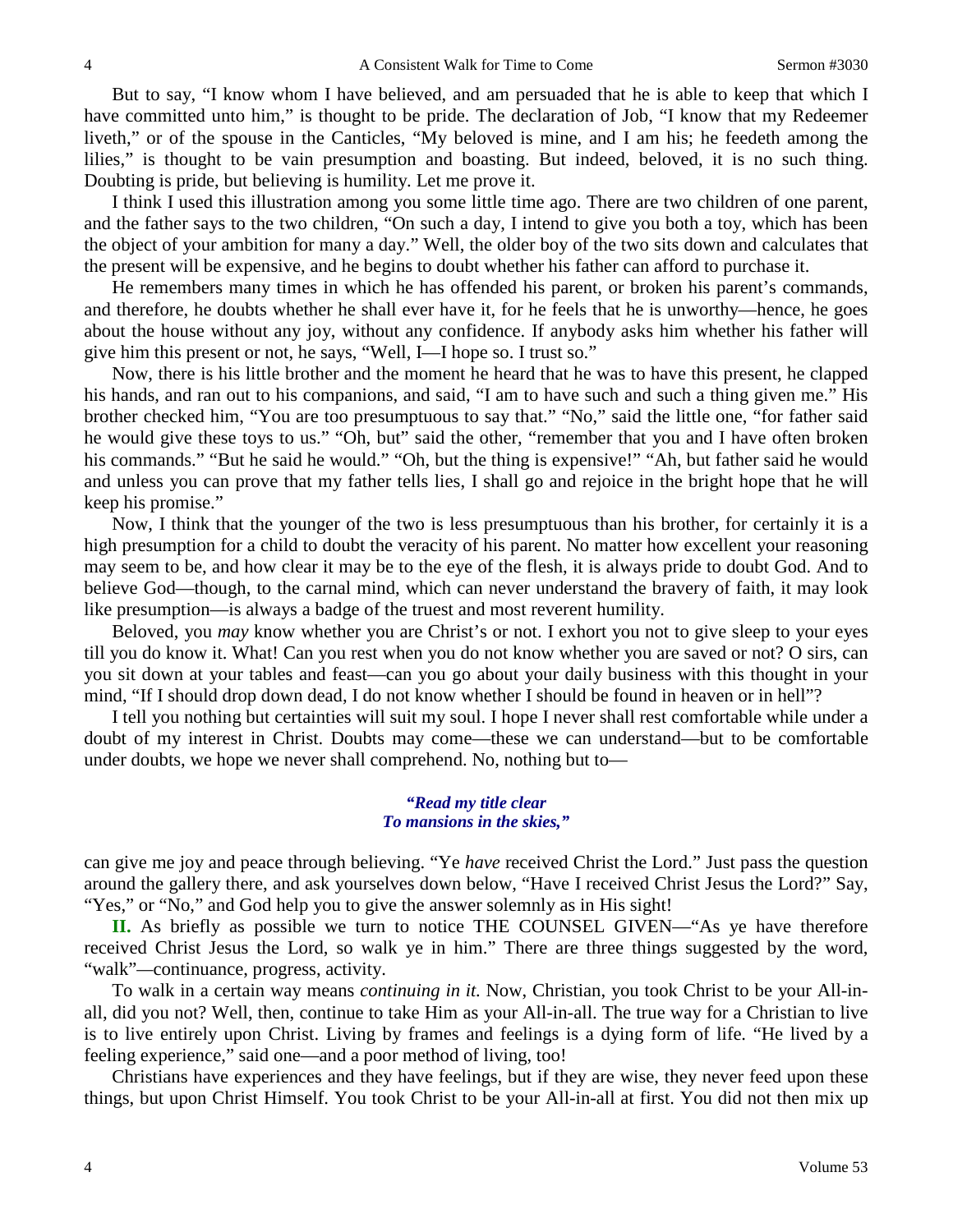your frames and feelings with Him—you looked entirely out of self to Him. Well now, continue in the same frame of mind. You sat down at the foot of the cross and you said,

> *"Now free from sin, I'll walk at large My Savior's blood's my full discharge; At His dear feet myself I lay, A sinner saved, and homage pay."*

Well, then, keep there! Keep there! Never get an inch beyond that position. When you get sanctified, still look to Christ as if you were unsanctified. When you are on the verge of being glorified, look to Him as if you were just newly come out of the hole of the pit. Hang upon Christ, you who are the best, just as though you were the worst. The same faith which saved Mary Magdalene, which saved Saul of Tarsus—must save you in the moment when you shall be the nearest to the perfect image of Christ Jesus. It is "none but Jesus" now to your soul—let it be "none but Jesus—none but Jesus," as long as you live.

In walking, there is not only continuance, but also *progress.* After a man becomes a Christian, he has not to lay again the foundation, but he has to go on and to advance in the divine life. Still, wherever he shall advance, he is always to say, "None but Christ! Christ is all." Depend upon it, every inch of progress that you make beyond a simple reliance upon the Lord Jesus Christ will entail the painful necessity of your going back. If you begin to patch Christ's robe of righteousness with the very best rags of your own, no matter how cleanly you may have washed them, every rag will have to be unraveled, and every stitch will have to be cut.

There is the rock Christ Jesus. Some Christians begin building their own stages on the rock. How carefully they tie the timbers together, how neatly they plane and smooth them. And then they get high up upon these stages that they have built and they feel so happy—they have such frames! Such feelings! Such graces! Such fullness! And they are inclined to look down upon those poor souls who are crying, "None but Jesus!"

By and by, there comes a storm and the edifice they have built begins to creak, and crack, and rock to and fro—and they begin to cry, "Ah! where are we now? Now we shall perish! Now Christ's love begins to dry up! Now He will fail us!" Nay—no such thing! It is not Christ who is failing you. It is not the rock that is shaking, but what you have built upon the rock.

Come down from the stage which you have built and as Job says, "embrace the rock for want of a shelter." I believe those souls have the most safety and comfort who trust simply to Christ. Was it not Irving who said that he believed his good works had done him more harm than his bad works had done him, for his bad ones drove him to Christ, but his good ones led him to rely upon them? And after all, are not our good works bad works, for is there not something in all of them to make us fly to the fountain of the Savior's blood for cleansing?

"As ye have therefore received Christ Jesus the Lord, so walk ye in him," also implies *activity.*  Christians are not to be lie-a-beds, nor forever to sit still. There is an activity in religion, without which it is of little worth. Feed the hungry. Clothe the naked. Help the poor. Teach the ignorant. Comfort the miserable. But take care that when you do all this, you do it in Christ, and for Christ—and let no thought of merit stain the act. Let no reflection of getting salvation for yourself come in to mar it all, but in Christ Jesus walk day by day.

Ah, brethren! if a thunderstorm were to come on just now while we are sitting here, and if the lightning should come flashing in at these windows, and run with its blue flame down these columns, you and I might begin to feel some alarm. And if one were struck dead in our presence, in what kind of state would you and I like to be amidst such confusion and alarm? If I were to choose the words which I would like to say at such a moment, they would be these,

*"Nothing in my hands I bring;*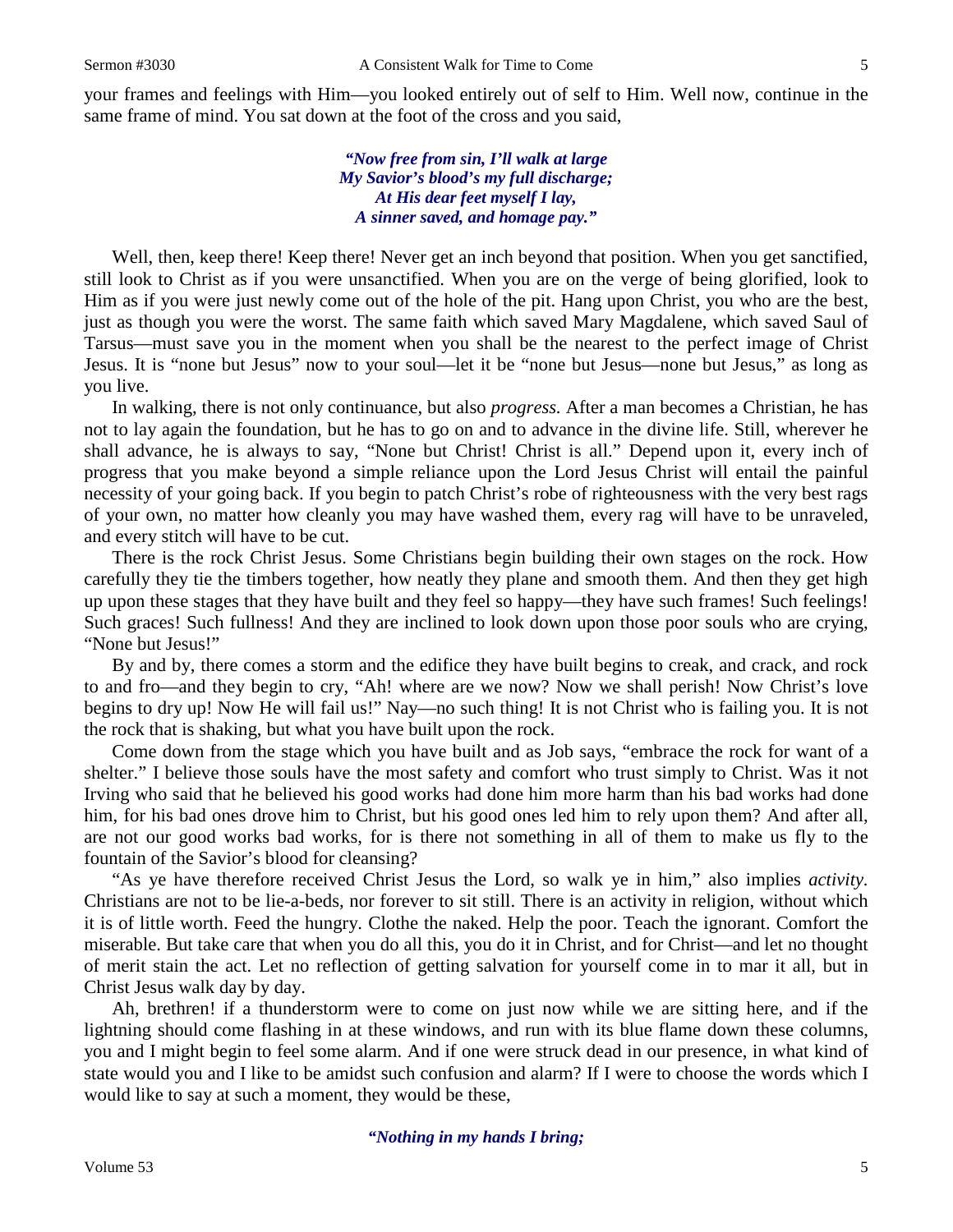#### *Simply to Thy cross I cling."*

You are on board ship in a storm just now. There goes a mast into the water. The lifeboats have all drifted away. The ship is pretty sure to be dashed on yonder rock. Pallor is on every cheek and turmoil every side. What is your prayer as you kneel down? What are your thoughts? Do you think now about your sermons, about your visiting the sick, about your prayers and your experiences?

No! I tell you that they will seem to you to be nothing better than dross and dung when you are in such a state of apprehension. But you will cling to Christ's cross and be conveyed to heaven, let the stormy winds blow as they will.

And if everything were silent tonight—could we hear nothing but the ticking of the watch, were we ourselves reclining on our death pillow, while loving friends wiped the clammy sweat from our brow, surely we would each one wish to say,

> *"My hope is built on nothing less Than Jesu's blood and righteousness; I dare not trust the sweetest frame; But wholly lean on Jesu's name:*

*On Christ, the solid rock, I stand; All other ground is sinking sand."*

Well, walk ye in Him just as you would walk in the valley of the shadow of death, but walk on the mountaintops of life's activities.

**III.** Let us now say a few words on our third point—THE MODEL WHICH IS PRESENTED TO US HERE. We are to walk in Him *as we received Him.*

And how did we receive Him? Let us remember. You will not have to strain your memories much, for, I think, though other days have mingled with their fellows, and like coins worn in the circulation, have lost their impression, yet the day when you first received Christ will be as fresh as though it were newly minted in time. Oh, that first day!

#### *"Dost mind the place, the spot of ground Where Jesus did thee meet?"*

Some of us can never forget either that place or that time. Well, how did we receive Christ?'

*We received Him very gratefully, having no claim whatever to His grace.* We felt that we had done everything to deserve God's wrath. We confessed that there was no merit in us, but we perceived that there was mercy in Him.

> *"We saw One hanging on a tree In agonies and blood,"*

and as He told us to look at Him, and assured us that there was life in a look, we did look, and we were lightened, and we found life in Him. Surely we had shaken our hands of all merit, as Paul shook off the viper into the fire at Melita. We had no confidence then in any resolutions of our own, in any performances yet to come, much less in anything past. Well, then, we are to come now as empty-handed as we came then. Our song is to be,

## *"Nothing in my hands I bring; Simply to Thy cross I cling."*

How did we receive Christ? Well, *we received Him very humbly.* Whatever pride may be in our heart—and there is much of it—and I suppose we shall never get rid of it till we are wrapped in our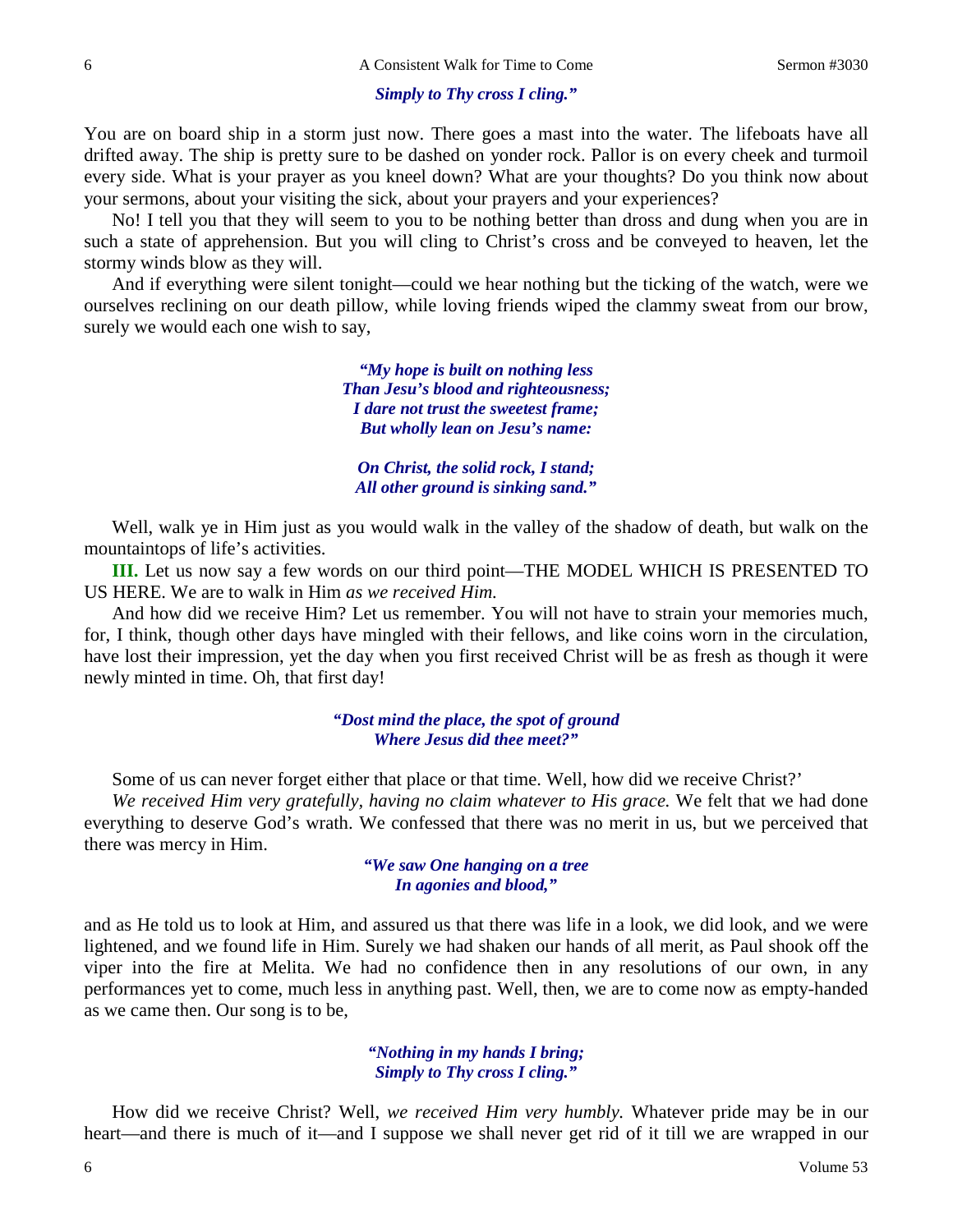winding-sheets—there was as little that day as we ever had at any other time. Oh, how humbly did we creep to the foot of the cross! We were then broken in heart and contrite in spirit.

Ah, Christian! can you remember what humble views you had of yourself—what a sink of depravity you felt your heart to be? Do you not recollect Augustine's expression when he compares himself to a walking dunghill, and did you not feel yourself to be something of that kind—so base, so loathsome, that you could only stand afar off and cry*,* "God be merciful to me, a sinner"?

And you cried to Christ just as Peter did, "Lord, save me." And just as the sea seemed about to swallow you up, you laid hold upon His outstretched hand and you were saved. Now, tonight, do the same. Your danger is as great as ever out of Christ. Your sin is as great as ever out of Him. Come then, casting away all the pride which your experiences and graces may have worked in you—come to Him and take Him for your All-in-all!

How did we receive Christ? If I recollect rightly—and I think I do*—we received Him very joyfully.*  Oh, what joy my soul had when first I knew the Lord! It was holy day in my soul that day. Perhaps we have never had such joyous days since then, and the reason has been, most likely, because we have been thinking about other things and have not thought so much about Christ Jesus the Lord.

Come, let us again take Him! The wine is as sweet—let us drink as deeply as ever. Christ, the bread of heaven, is as nourishing. Come, let us eat as heartily as ever. Fill your omers, O you poor and weak ones! Gather much, for you shall have nothing left over. This manna is very sweet—it tastes like wafers made of honey. Come to my Master as you came at first and He will give you to drink of the living waters once again!

How did we receive Christ? I am sure *we received Him very graciously.* He stood at the door and knocked, and we said, "Come in." Your Savior, my dear friends, was long a stranger to your hearts. "Come in," we said. We knew that He meant to take the best seat at the table. We understood that He came as Master and Lord, but we said, "Come in." We did not quite know all that the cross might mean, but whatever it might mean, we meant to take it up.

Surely that day, when He asked us, "Can ye drink of my cup, and can ye be baptized with my baptism?" our soul said, "We are able." And though we have been unfaithful to Him, yet I hope tonight we can take Christ as unreservedly as ever. Had I dreamed, when first I preached His Gospel, that the way of the ministry would be so rough and thorny, my flesh would have shunned it. But despite all, let it be what it is, and ten thousand times worse, come in, my Master. Come and take Your servant—let me lie like a consecrated bull upon the altar, to be wholly burned, and not an atom left.

Brethren, do you not feel the same? On this platform I have sometimes prayed that, if the crushing of us might lift Christ one inch higher, it might be so. And if the dragging of our names through mire and dirt could make Christ's church more pure, we have prayed that it might be so. We have prayed that if any shame, if any dishonor, if any pain might put one more jewel in His crown than could be there in any other way, we might have the honor of suffering and being made ashamed for His sake.

And I think, brethren, though the flesh struggles, we may pray tonight, "Lord, bind the sacrifice with cords*,* even with cords to the horns of the altar." We have received Christ and in that same way *unreservedly,* we desire to walk in Him.

> *"Have ye counted the cost? Have ye counted the cost, Ye followers of the cross? And are ye prepared, for your Master's sake, To suffer all worldly loss?*

> > *"And can ye endure with that virgin band, The lowly and pure in heart, Who, whithersoever the Lamb doth lead, From His footsteps ne'er depart?*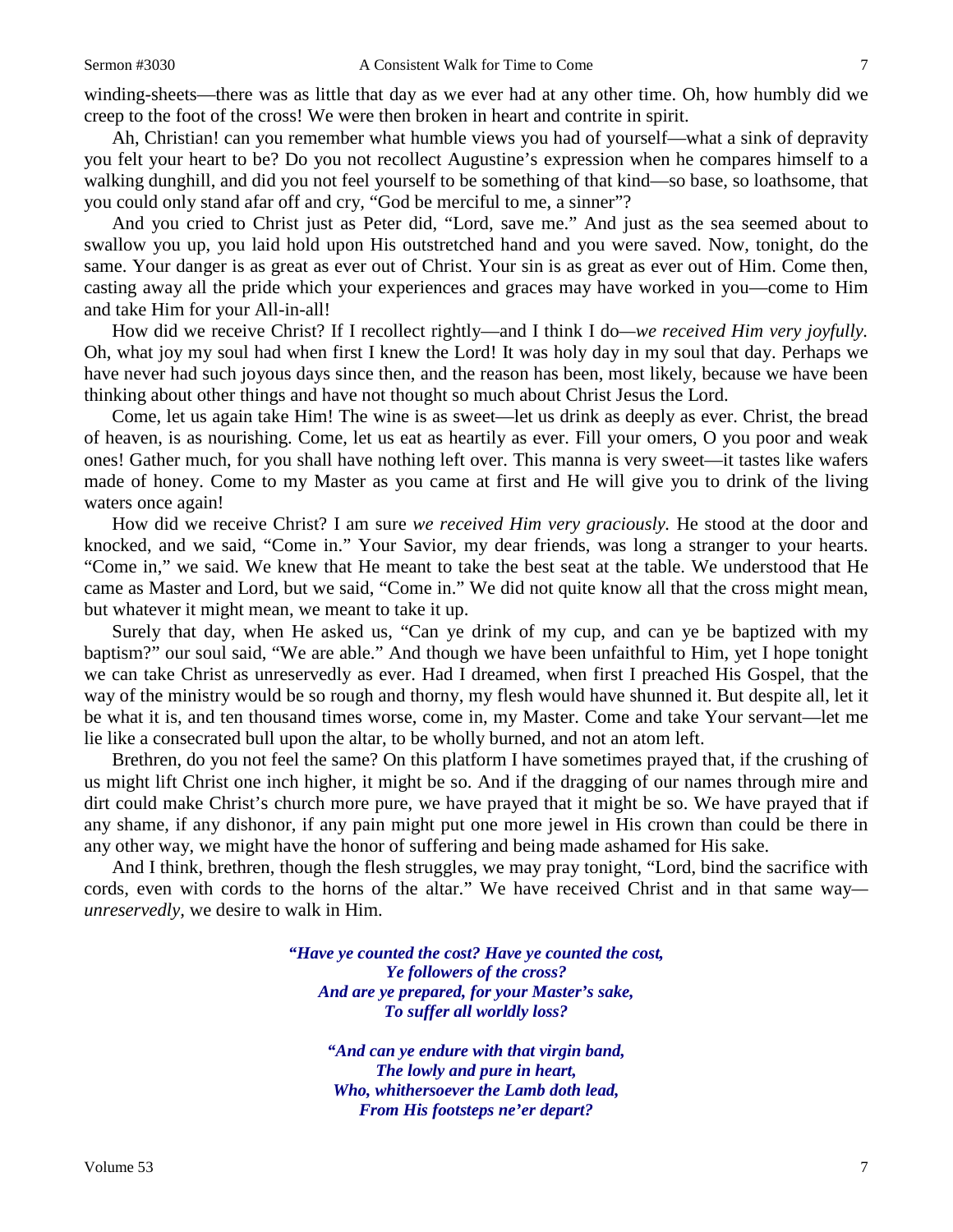*"Do ye answer, 'We can'? Do ye answer, 'We can, Through His love's constraining power'? But do ye remember the flesh is weak, And will shrink in the trial-hour?*

*"Yet yield to His love who around you now The bands of a man would cast, The cords of His love who was given for you To His altar binding you fast.*

*"Ye may count the cost, ye may count the cost, Of all Egyptia's treasure; But the riches of Christ ye can never count; His love ye can never measure."*

"As ye have therefore received Christ Jesus the Lord, so walk ye in him."

But oh! some of you have never received Him, so my last word is to them. Do you ask, "What is the way of salvation?" It is by receiving Christ. Oh, then, come and receive Him! May the Holy Spirit's power lead sinners to Christ! You need not bring anything to Him. You need not bring a soft heart to Him. You need not bring tears of repentance to Him. But just come and take Christ.

Remember, it is not what you are, but it is what Christ is that saves you. Never look at yourself, but look at the wounds of Jesus. There is life there. God help you to look—to look tonight! And if you shall find Him, our prayer shall be that from this day forth, you shall walk in Him and He shall have the glory.

## **EXPOSITION BY C. H. SPURGEON**

## *PSALM 90*

A Prayer of Moses the man of God.

It may help us to understand this Psalm if we recollect the circumstances which surrounded Moses when he was in the desert. For forty years, he had to see a whole generation of people die in the wilderness. In addition to the deaths which might occur among those who were born in the wilderness, the whole of that great host which came out of Egypt, numbering, probably, between two and three millions of persons, must lie in their graves in the desert, so that there must have been constant funerals—and the march of the children of Israel could be perceived along the desert track by the graves which they left behind them. You do not wonder, therefore, at this expression of the awe of "Moses the man of God" as he was so continually reminded of the mortality of mankind, and you note how reverently and trustfully he turns to the ever-living and eternal God and rests in Him.

**Verse 1.** *LORD, thou hast been our dwelling place in all generations.*

"Did not Abraham, and Isaac, and Jacob, and all our fathers dwell in You? And though we are now weary-footed pilgrims, who have no fixed dwelling place on earth, we do dwell in You. You, Lord, are the true home of all the generations of Your people."

**2.** *Before the mountains were brought forth, or ever thou hadst formed the earth and the world, even from everlasting to everlasting, thou art God.*

God is the only being who has had eternal and essential existence independently of all others, and all others have owed their existence to Him.

**3.** *Thou turnest man to destruction; and sayest, Return, ye children of men.*

He sends us forth into life and He calls us back again in death.

**4.** *For a thousand years in thy sight are but as yesterday when it is past, and as a watch in the night.*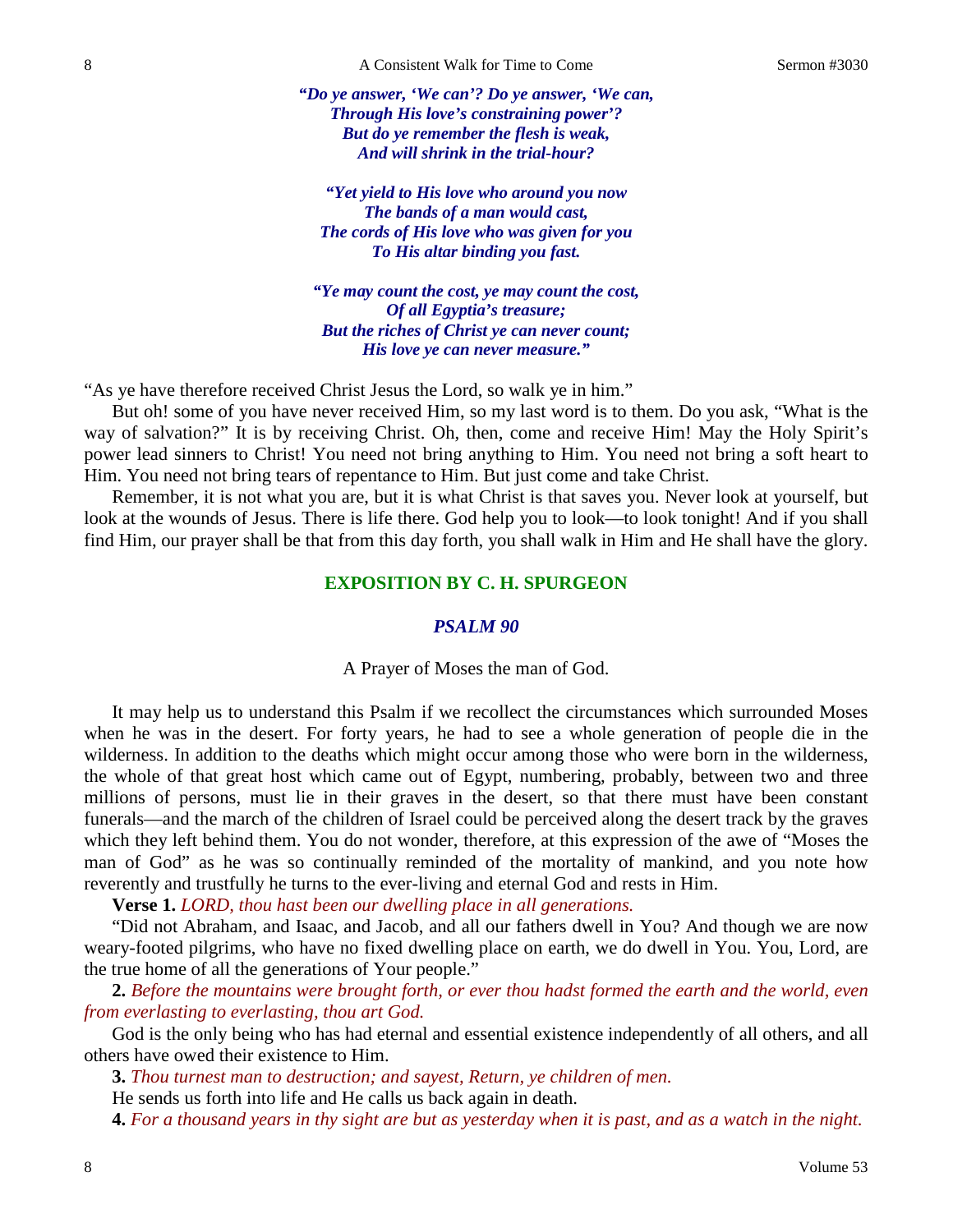Yesterday, while it was with us, was a short period of four and twenty hours. But when it is past, it seems like nothing at all. A thousand years, all big with events which we consider to be full of weight and importance, make up a long period in which myriads of men come and go—yet those thousand years, in God's sight, "are but as yesterday when it is past," or but as the few hours in the night during which the mariner keeps watch at sea and then is relieved by another. A thousand years are but "as a watch in the night" to the Eternal—and He needs no one to relieve Him, for "He that keepeth Israel shall neither slumber nor sleep."

**5***. Thou carriest them away as with a flood;*

They have no power to stem the torrent.

**5.** *They are as a sleep:*

Our earthly existence is but "as a sleep." Many things are not what they seem to us to be in our fevered dreams. The time of awaking is coming and then things will appear very different to us from what they seem to be now.

**5.** *They are like grass which groweth up.*

Fresh, green, vigorous, lovely, restful to the eye.

**6***. In the morning it flourisheth, and groweth up; in the evening it is cut down, and withereth.*

It needs no long period, ages upon ages, to destroy its beauty. Only let the swiftly-passing day come to its waning and the grass "is cut down, and withereth."

**7***. For we are consumed by thine anger, and by thy wrath are we troubled.*

If we had to endure the flames of God's anger, we would be consumed by it. But I think that Christians should not read this passage as though it applied to them. They are not under the divine anger, nor need they fear being troubled by the divine wrath, for His anger is turned away from them through the great atoning sacrifice of His Son Jesus Christ. But the children of Israel in the wilderness were being consumed by God's anger and by His wrath they were being troubled, so that the words of Moses did apply to them.

**8-9.** *Thou hast set our iniquities before thee, our secret sins in the light of thy countenance. For all our days are passed away in thy wrath: we spend our years as a tale that is told.*

Like a romance, with which the Orientals still delight to beguile the passing hours. Such is the life of man—"as a tale that is told."

**10.** *The days of our years are threescore years and ten;*

This was a gloomy fact to Moses, who lived to be a hundred and twenty years of age and who probably remembered other men who had been far older than himself. Yet it is well that the ordinary period of human life has been shortened. It is still far too long for those who do evil, though it may not be too long for those who do good. Yet there are, even now, some who outlive their usefulness, and who might have been happier if they had finished their course sooner. "The days of our years are threescore years and ten;"

**10.** *And if by reason of strength they be fourscore years, yet is their strength labour and sorrow: for it is soon cut off, and we fly away.*

Where do we fly? That is the all-important point. The cutting of the string that holds the bird by the foot is a blessing or a curse according to the way in which it takes its flight. If we fly up to build our nest on yonder trees of God that are full of sap, then, indeed, we do well when we fly away. And we may even long for the wings of a dove, that we may fly away and be at rest.

**11-12.** *Who knoweth the power of thine anger? even according to thy fear, so is thy wrath. So teach us to number our days, that we may apply our hearts unto wisdom.*

It has been well said that many men will number their cows, and number their coins, but forget to number their days. Yet that is a kind of arithmetic that would be exceedingly profitable to those who practiced it aright. Counting our days and finding them but few, we should seek to use them discreetly, and we should not reckon that we could afford to lose so much as one of them. Who would be a spendthrift with so small a store as that which belongs to us?